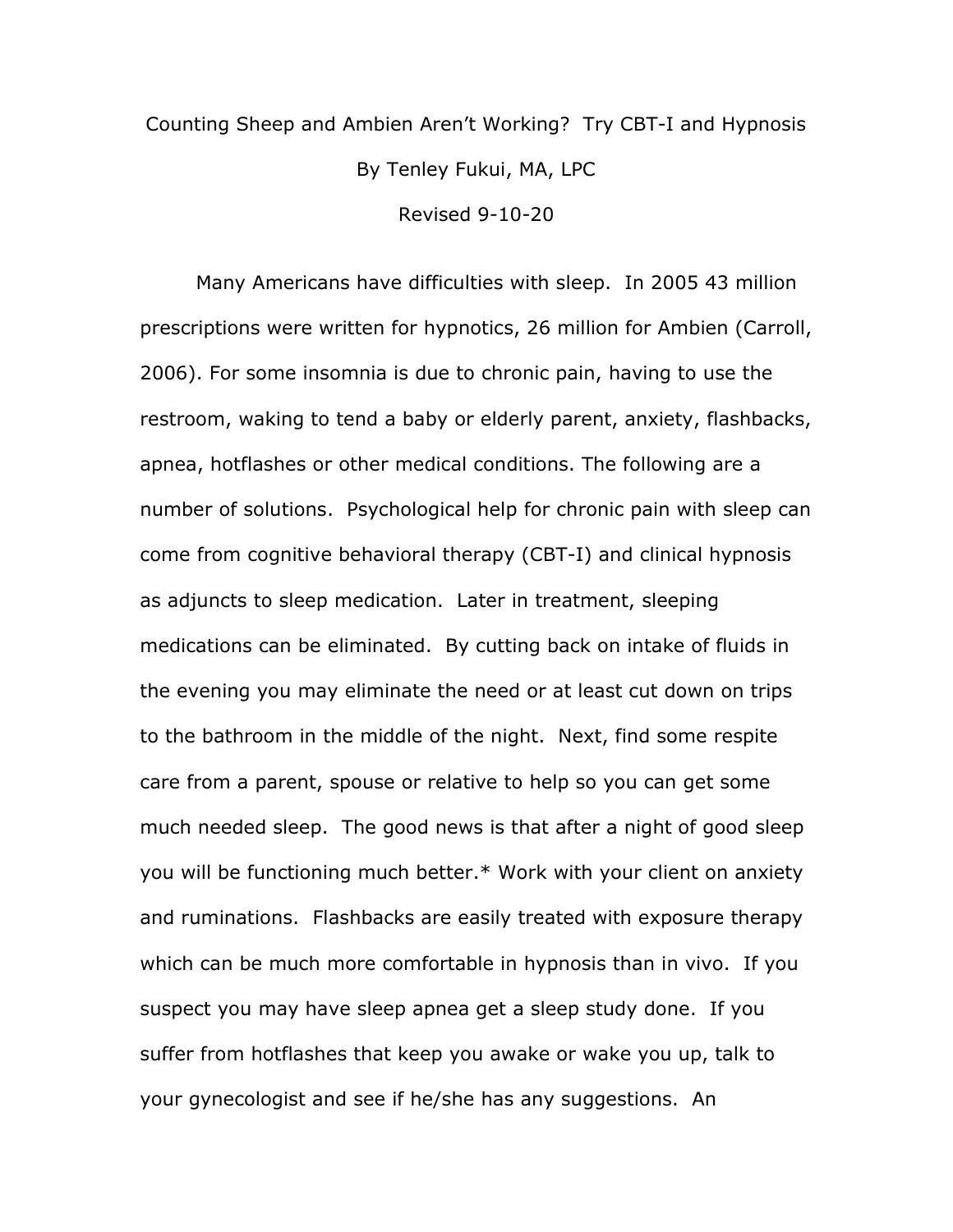alternative is to seek hypnosis for hotflashes. A randomized controlled trial found that with hypnosis breast cancer survivors found their hotflashes decreased, along with their anxiety and depression while their sleep improved (Elkins, et al., 2008).

 Many patients do not try the above psychological approaches; they call their doctor. Most physicians are glad to oblige with a prescription for a hallucinogen to help one sleep. However, there are two schools of thought. Some physicians believe that Ambien, Lunesta, etc. should be taken for a short period of time only; other physicians believe that they can be taken forever. Many patients develop a tolerance for their sleep medication and much like with other addictions they need more medication or are switched to another sleeping pill when the first one is no longer as effective (Carroll, 2006).

Do you think you aren't tired? Are you functioning at peak capacity? Take The Epworth Sleepiness Scale online.

Does CBT help so you don't have to count sheep or take sleeping pills? Yes. Research reveals that Cognitive Behavioral Therapy-Insomnia where patients are taught sleep hygiene and how to use a sleep diary are great steps towards improving their sleep so there is

2